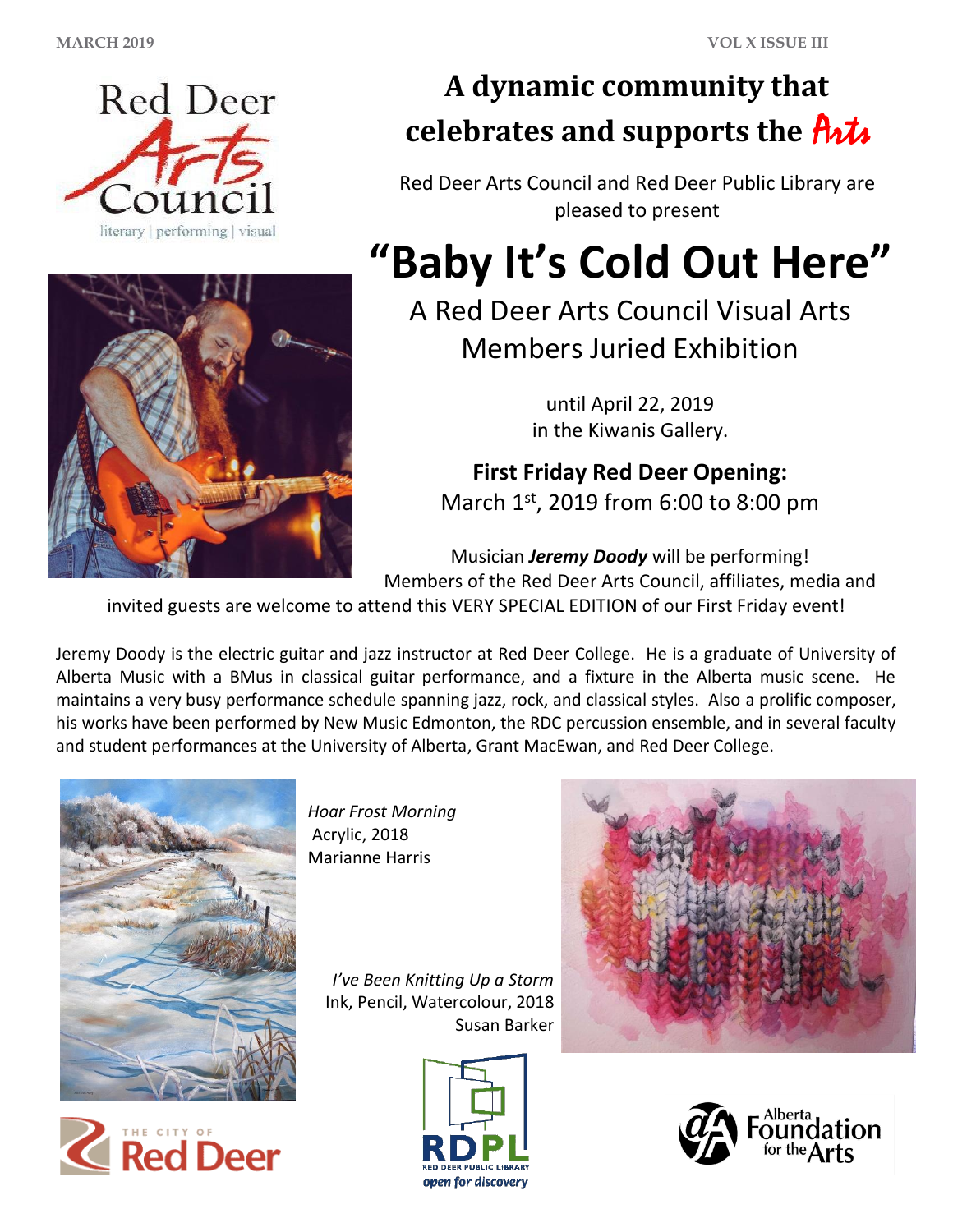## News and Events Happening in March

Red Deer Arts Council's Annual General Meeting The Red Deer Arts Council invites all members and the general public to attend our upcoming AGM on Wednesday March 13<sup>th</sup>, 2019 at the Snell Auditorium. The Snell is located downstairs at the Red Deer Public Library's downtown branch. The basement is accessible by elevator.

Immediately following the AGM, Red Deer Arts Council will host a "Where's My Tribe?" social from 8:00 pm with musical entertainment before and during a mix and mingle event where you can familiarize yourself with fellow members and guests. Refreshments will be served and everyone is welcome to attend.

Don't forget to submit your membership form and dues! In order to have a vote at our AGM, you must be a paid member in good standing. Time is running out!

Canada Winter Games 2019 Wrap Up! The Red Deer Arts Council is happy to have been a part of some of the Canada Winter Games festivities, including the Family Day Dance at Canada House and Nuit Blanche, in the downtown core. We hope you were able to enjoy some of the performances, the art displays, the pop-up art markets and sporting events that took place over the past few weeks. Well done, Red Deer! Let's all rest and relax in a warm, cozy spot for a bit after all that wonderful hubbub!

**"Baby It's Cold Out Here" Members Show & First Friday Opening at the Kiwanis Gallery -**

March 1<sup>st</sup> from 6 to 8pm. Many of the 21 included artists will be in attendance. Jeremy Doody will be performing some instrumental guitar. This promises to be one of our biggest and best First Fridays ever, so please make sure you come out and join us! It's going to be super special! You are invited to attend, so mark your calendar and stay tuned for more details! The members show is now open and runs until April 22, 2019.

#### https://www.reddeerevents.ca/

Have you tried the redesigned Red Deer Community Events Calendar? The City of Red Deer sponsors the calendar as a public service - the more we all use the calendar to find and promote events, the more valuable it will be as a resource for everyone!

The new version looks great, works better on devices and it's easier to create events. You can view a list or a calendar view, and search by description, venue or date. TIPS

- Add a number of search categories; if you are promoting arts events, consider general terms people might use to look for your events.
- Before hitting the CREATE button, carefully proof your event submission. You won't be able to edit once it's submitted; you must contact communications@reddeer.ca to request a deletion or to make minor corrections.

**Red Deer Players** presents "Mixed Nuts - an Evening of Song & Schtick" A rousing evening of fun that will officially launch RDP's Carole Forhan Theatre Arts Scholarship. Date: March 23, 2019 Studio A at Red Deer College, Curtain: 7:30pm. Presented in variety show style, this one night only event will feature over 40 performers, an array of crazy comedy sketches and show tunes from 10 different Broadway musicals.

Tickets are limited so don't delay! Tickets available online at [www.rdc.ab.ca/tickets.](http://www.rdc.ab.ca/tickets)